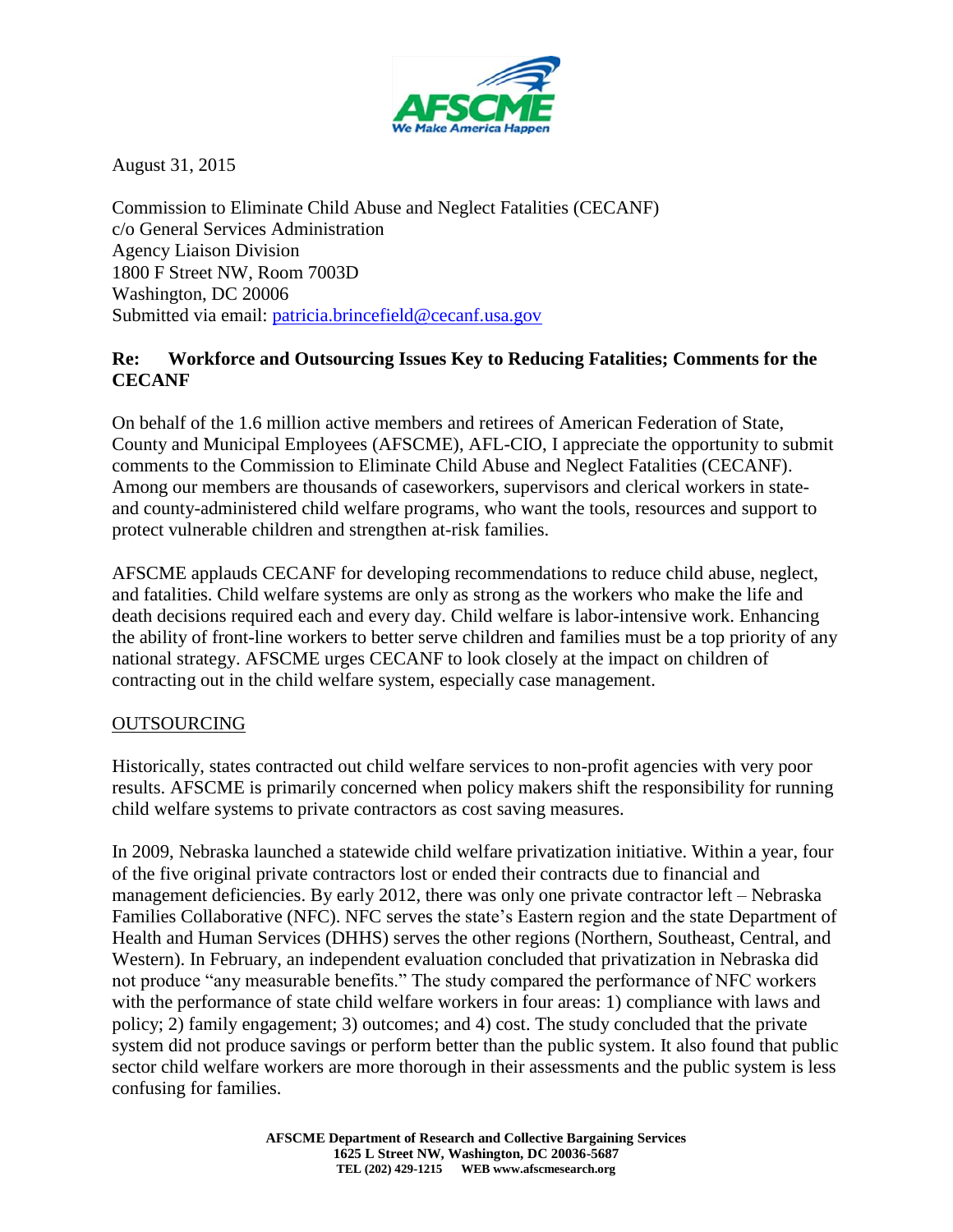A related concern is monitoring contractors and subcontractors. When governments outsource services for vulnerable children, how carefully are they being observed? Experience shows that, too often, contract oversight is lax.

Florida began privatizing its child welfare system in 1997. In March 2015, the Auditor General of Florida released an operational audit that criticized the state's oversight of community-based care organizations, known as CBCs, which provide foster care, adoption and family-support services. The audit concluded that the Department of Children and Families (DCF) "did not always adequately conduct, document, review, and report the results of CBC monitoring" and the "CBCs could not always demonstrate that contract payments were properly supported by adequate documentation or made in accordance with applicable contract terms."<sup>1</sup>

Accountability is further complicated when contractors subcontract. Most of Florida's 17 CBCs subcontract case management to other non-profit organizations. As Judge Larry Schack of the 19th Judicial Circuit Court of Florida noted, the system is "fragmented," "no one is in charge" and there is "no vertical control over the system."<sup>2</sup> Or as Howard M. Talenfeld, president of Florida's Children First, a state watchdog group, concluded, "[p]rivatization has resulted in too many providers in each community, with too little accountability and too many children falling through the cracks."<sup>3</sup> Contractors should not be responsible for oversight of other contractors.

Chapin Hall's independent review of Arizona's Department of Child Safety (DCS) documented that the DCS does not report on the performance of its private sector partners, including those in foster care and community-based services. Further, DCS did not "implement tools or incentives to address noncompliance, leaving problems to linger and intensify as caseloads continue to grow."<sup>4</sup>

Making certain that the integrity of life or death decision-making is not compromised by private interests is a growing concern, especially in child welfare. Conflicts arise when contractors operate multiple reimbursable programs and services. For example, in Florida, CBC lead agencies, and in some cases the Case Management Organizations (CMO) with whom the CBC contracted to handle case management, operate group homes. Case managers make recommendations for placement, including placement into group homes. Devereux Community Based Care of Okeechobee and the Treasure Coast is the CBC for Region 19 and administers group homes in the same region. Children's Home Society is the CMO for several CBCs and they also operate group homes. It is an agreed-upon child welfare best practice to avoid group home settings whenever possible. Also, group homes cost the state more than \$37,000 per child annually, compared to the state foster rate of \$6,180 for children aged 13-17. <sup>5</sup> This clear financial incentive for CBCs and CMOs to place children in group homes is unconscionable.

l

<sup>&</sup>lt;sup>1</sup> Department of Children and Families and Community-Based Care Agencies, Oversight of Foster Care and Related [Services, Operational Audit. Report No. 2015-156.](http://www.myflorida.com/audgen/pages/pdf_files/2015-156.pdf) State of Florida Auditor General. March 2015.

<sup>&</sup>lt;sup>2</sup> [Legislature to attempt to fix state's broken child welfare system.](http://www.miamiherald.com/2013/09/24/3648555/legislature-to-attempt-to-fix.html#storylink=cpy) Miami Herald, September 24, 2013.

<sup>&</sup>lt;sup>3</sup> [Friday's letters: Death Points to Faults at Agency.](http://www.tampabay.com/opinion/letters/fridays-letters-deaths-point-to-faults-in-dcf/2137773) Tampa Bay Times, August 23, 2013.

<sup>&</sup>lt;sup>4</sup> [Arizona Department of Child Safety Independent Review.](http://www.azauditor.gov/node/8557) Chapin Hall Center for Children. June 26, 2015.

<sup>5</sup> [Study says group homes may not be best option for kids in the system.](http://www.orlandoweekly.com/Blogs/archives/2015/01/09/study-says-group-homes-may-not-be-best-option-for-kids-in-the-system) Orlando Weekly. January 9, 2015.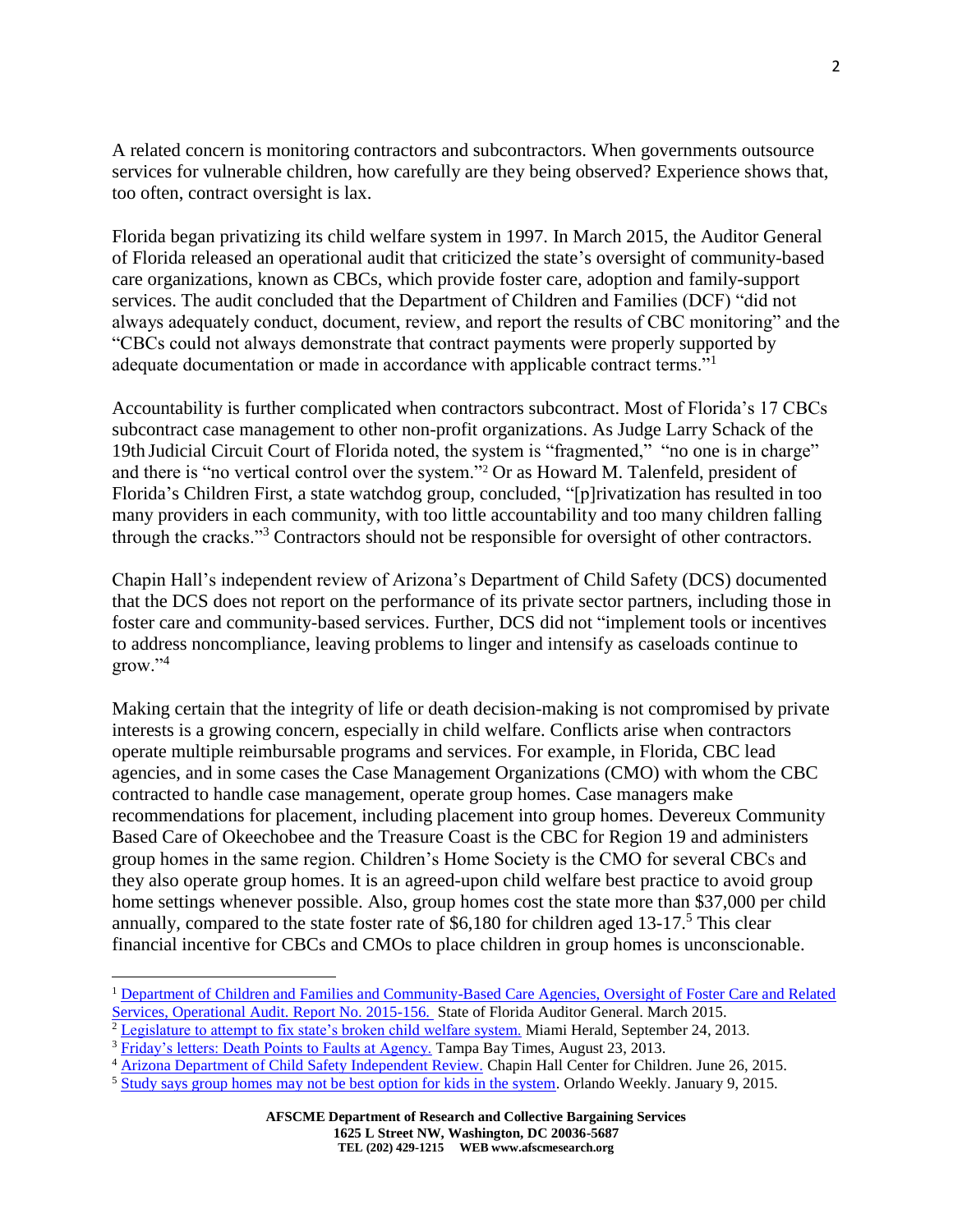In a June 26, 2015 report, Florida's DCF found that there has been a sharp increase in the number of children in out-of-home care over the last 24 months to 22,004 in June 2015 from 17,591 in June 2013. Among the CBCs who rely most heavily on group care, Devereux has the highest rate at 43.5 percent of children placed in group care compared with the state average of 22.7 percent. Nationwide, only 14 percent of foster children lived in group homes or institutions.<sup>6</sup>

#### *Recommendations:*

 $\overline{a}$ 

- Given these serious concerns with contractor accountability and monitoring, AFSCME urges the CECANF to recommend that frontline child welfare caseworkers should be public employees.
- To prevent profiteering from vulnerable children, AFSCME urges the CECANF to recommend that the federal government require state and tribal IV-E agencies to adopt conflict of interest regulations.
- AFSCME urges CECANF to recommend requiring state and tribal IV-E agencies to provide assurances that they monitor and collect administrative and performance data from contractors and subcontractors, and to release that data to the public. Inclusion of this provision would send a clear message that the federal government is committed to holding contractors and subcontractors accountable for performance and ensuring that children receive the care and services they deserve.

# CASELOADS AND WORKLOADS

If you ask 100 child welfare caseworkers what the biggest obstacle is to doing their jobs, 99 will tell you they have been assigned too many cases to serve each child and family well. The research widely supports that high caseloads and workloads negatively impact important child welfare indicators including safety and permanency outcomes for whom they are responsible; timeliness, continuity and quality of service delivery; family engagement and relationshipbuilding; and worker retention. The Child Welfare League of America developed recommended caseload ratios for different child welfare services and functions, which have been adopted by a few states. While caseload standards are a step in the right direction, workloads, the time it takes to do the work required for each assigned case and complete other non-casework responsibilities, are not addressed.<sup>7</sup>

There must be greater recognition of workloads to ensure that programs have the resources to hire enough caseworkers so that each child and family receives the time they need. Some states fund workload studies to identify the appropriate level of work. For example, a 2014 workload study in Colorado concluded that the estimated workload levels would require between 18 to 157 percent more time per month per specific county than the child welfare workers had. It estimated

<sup>6</sup> Appendix 1 – [Number and Percentage of Children in Foster Care, 1991-2013.](http://www.childtrends.org/wp-content/uploads/2014/07/12_appendix1.pdf) Child Trends DataBank. December 2014.

<sup>7</sup> [Caseload and Workload Management.](https://www.childwelfare.gov/pubPDFs/case_work_management.pdf) Child Welfare Information Gateway. April 2010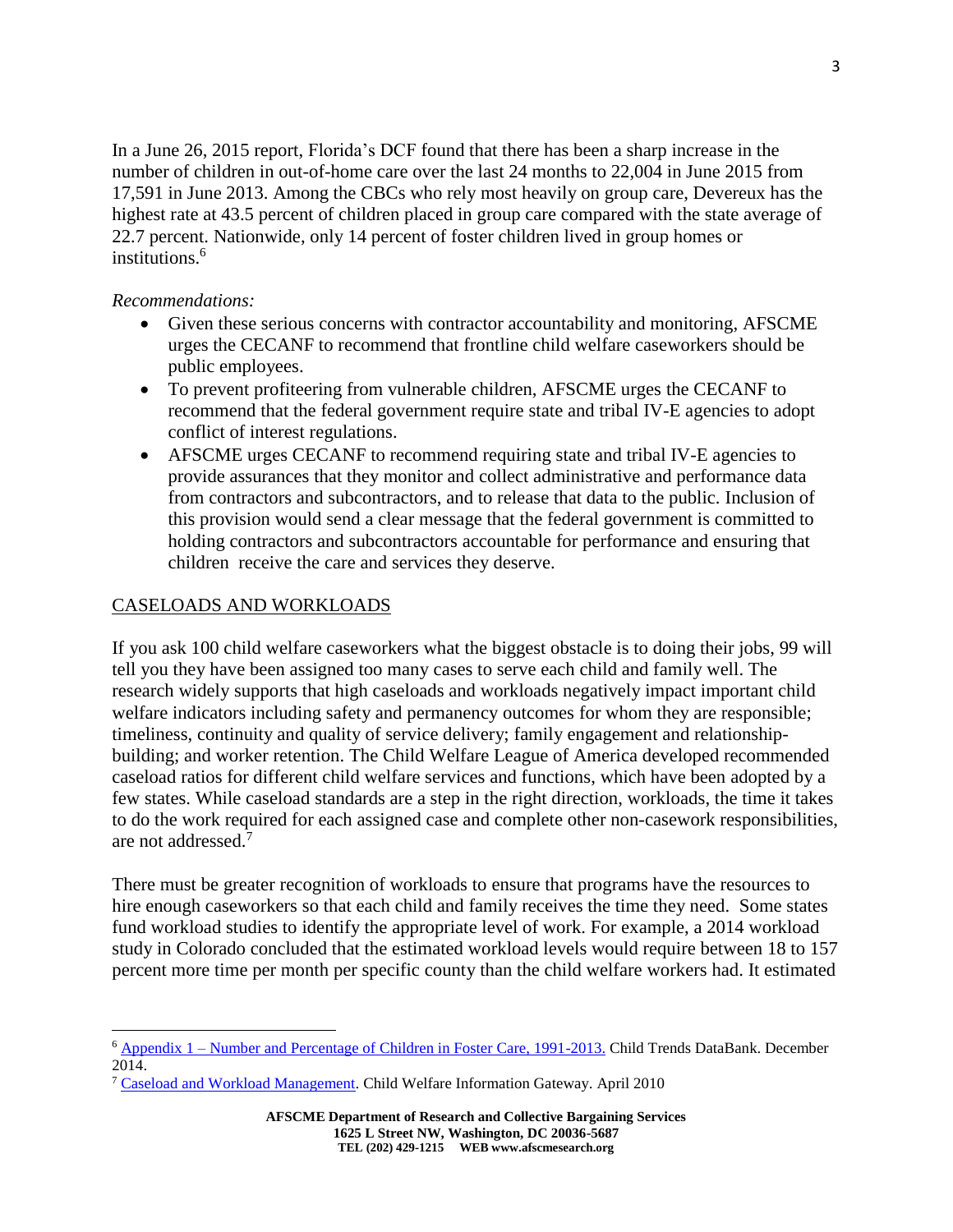that 574 additional caseworkers and 122 supervisors were needed to handle the workloads of study participants.

Manageable caseloads and workloads make a real difference in a worker's ability to spend enough time with children and families, improve staff retention, and, ultimately, ensure a child's future.

#### *Recommendations:*

- Eliminate income eligibility requirements for Title IV-E so that all children in foster care become eligible for Title IV-E regardless of their parents' income. States should be given the option to immediately make this change or to phase-in.
- Allow reimbursement for all activities for primary caseworker unit.
- Support funding to reduce caseloads and workloads for professionals in the child welfare system, including caseworkers, court personnel, and others.
- As a first step toward reasonable and effective workloads, CECANF should commission a national report that reviews child welfare caseload and workload studies and develop best practices for states on how to conduct workload studies. Ultimately there should be national caseload and workload standards.

# PROFESSIONAL DEVELOPMENT

In addition to sufficient funding to hire an adequate number of caseworkers, the work environment for caseworkers must improve so that experienced caseworkers stay on the job. Child welfare systems have notoriously high turnover and job vacancy rates, which are attributed to low pay, overwork, lack of support from supervisors and administrators and violence. Many programs have increased the educational requirements for their professional staffs. This is a positive change given the difficulty and great responsibility of the work. However, salary and benefit increases have not kept pace.

Staff training is another area that needs improvement. Our members told us that both initial and in-service training are inadequate in quantity and quality. Staffing levels should allow for extensive training before a caseworker is given his/her own caseload. The experience of caseworkers and their unions should be incorporated in training programs to ensure that they are the most effective they can be.

# *Recommendations:*

- Revise the caseworker loan forgiveness program to reduce the length of time that payments are made before educational loans are forgiven from 10 years to four years for borrowers who work in social work in a public child or family service agency.
- Allow reimbursement for competency-based child protective services training and training on how to help families.
- Allow Title IV-E training funds to be used for trainings on all topics relevant to ensuing safety, permanency and well-being for children.

# WORKPLACE SAFETY